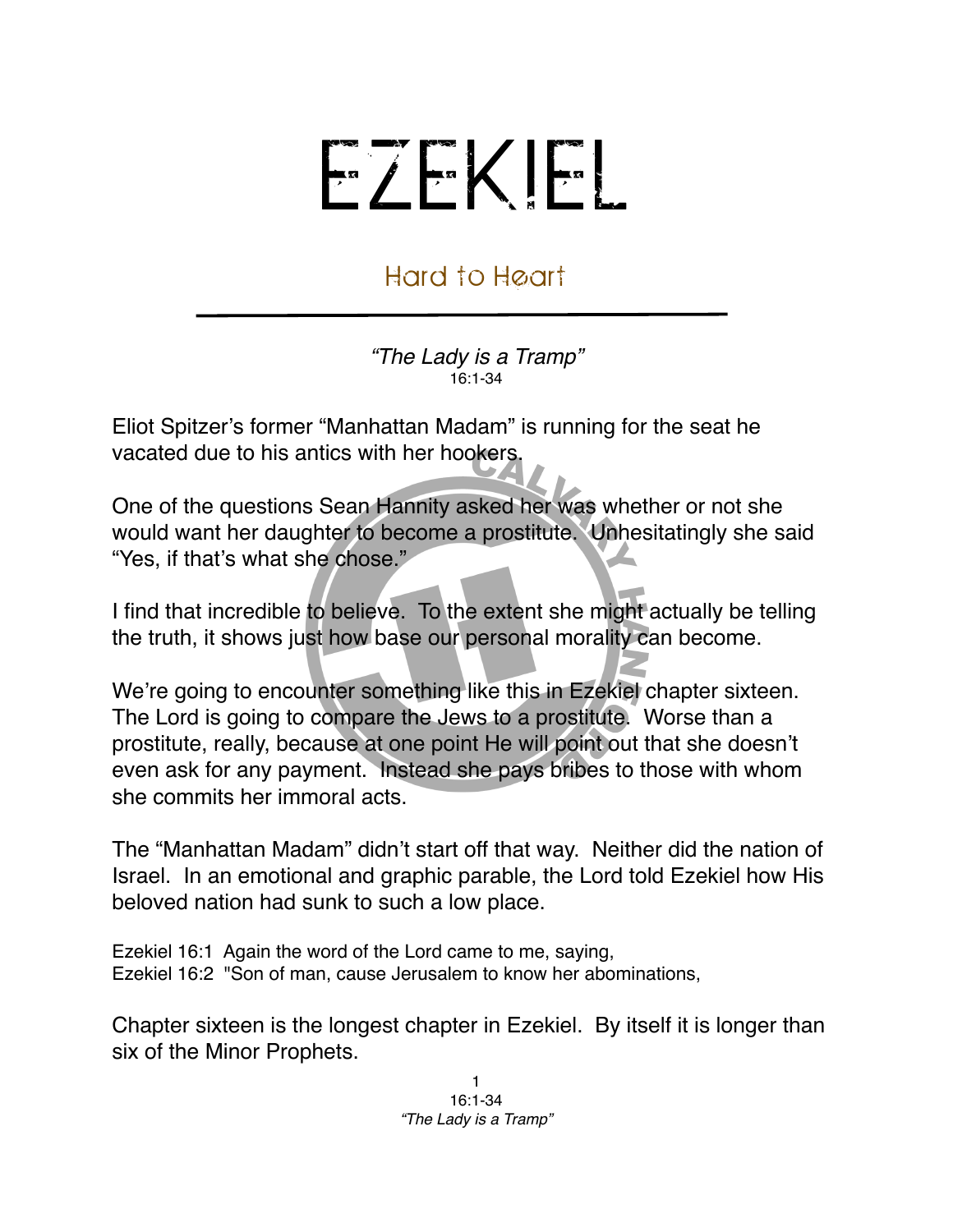It was intended to "cause Jerusalem to know her abominations." Illustrations, comparisons, parables, metaphors, similes and the like are a powerful way of communicating truth. They can cause you to see the extent and the effect of a truth.

The Lord wanted the Jews to know the extent of their "abominations." Let's pause for a moment to discuss the word "abomination." It has become a point of debate for those who profess Christianity but promote an unbiblical sexuality. Usually they point out that other behaviors in the Bible which were forbidden are no longer considered sinful. Twenty-first century Christians are free to have tattoos, eat shrimp, lobster, pork or meat cooked rare, wear polyester-cotton blends, seed their lawns with a grass mixture, and get their hair cut. They put sexual behaviors into those same categories.

The simple answer to them is that we distinguish between God's ceremonial laws and His moral laws. The ceremonial laws that deal with things like dress and diet and days are no longer binding. God's moral laws are; they never change.

The important distinction between these laws is reflected in the Old Testament penalty for breaking them.

- Disobedience to the ceremonial laws resulted in uncleanness (Leviticus 11:24ff).
- Breaching the moral law meant death (Leviticus 20:2ff).

God left no ambiguity in His description of homosexual acts. They are an "abomination" (Leviticus 18:22 & 20:13, NAS).

The illustration begins in verses three through six where the nation of Israel is compared to an abandoned infant.

Ezekiel 16:3 and say, 'Thus says the Lord God to Jerusalem: "Your birth and your nativity are from the land of Canaan; your father was an Amorite and your mother a Hittite.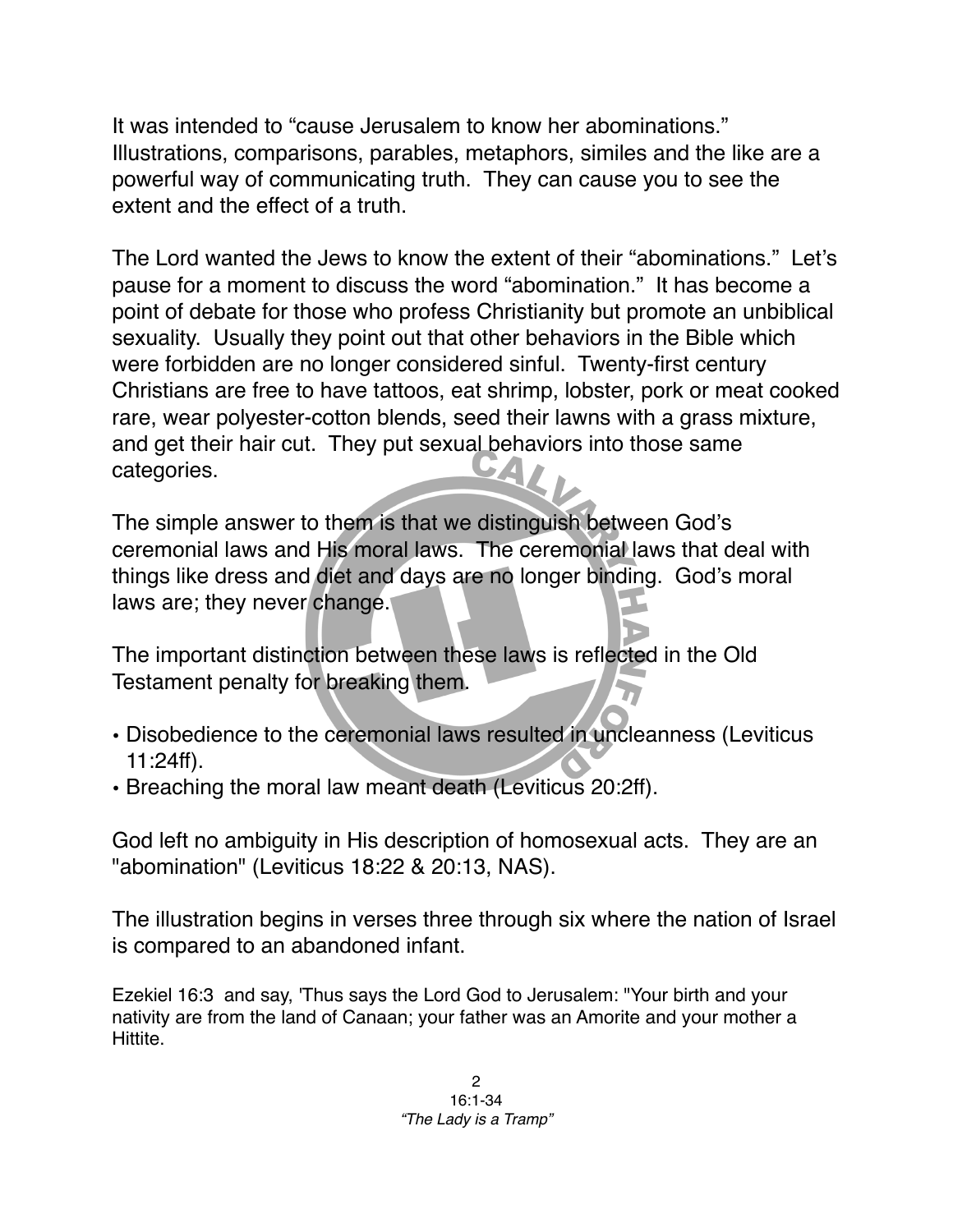Ezekiel 16:4 As for your nativity, on the day you were born your navel cord was not cut, nor were you washed in water to cleanse you; you were not rubbed with salt nor wrapped in swaddling cloths.

Ezekiel 16:5 No eye pitied you, to do any of these things for you, to have compassion on you; but you were thrown out into the open field, when you yourself were loathed on the day you were born.

Ezekiel 16:6 "And when I passed by you and saw you struggling in your own blood, I said to you in your blood, 'Live!' Yes, I said to you in your blood, 'Live!'

There's an expression theologians use, and it goes like this: "Parables should not be made to walk on all fours." It means that we can get too deep into the details of a parable, or an illustration, and miss the point.

God wasn't giving us the lineage of Abraham and Sarah by saying Israel was born from an "Amorite" and a "Hittite." These were the prominent peoples in the land of Canaan at the time Abraham was called to follow the Lord and Israel was "born" as a nation.

Think back on Abraham. He was a wanderer, a pilgrim, a stranger. He had been promised a land but never occupied it. From the world's viewpoint it looked as though he had been abandoned as an infant in a field.

But God had said, "Live!" And live he did.

Ezekiel 16:7 I made you thrive like a plant in the field; and you grew, matured, and became very beautiful. Your breasts were formed, your hair grew, but you were naked and bare.

This would correspond historically to the time of the Patriarchs - to Isaac and Jacob. The nation grew but still, from the world's point of view, it owned nothing of its promised land.

Ezekiel 16:8 "When I passed by you again and looked upon you, indeed your time was the time of love; so I spread My wing over you and covered your nakedness. Yes, I swore an oath to you and entered into a covenant with you, and you became Mine," says the Lord God.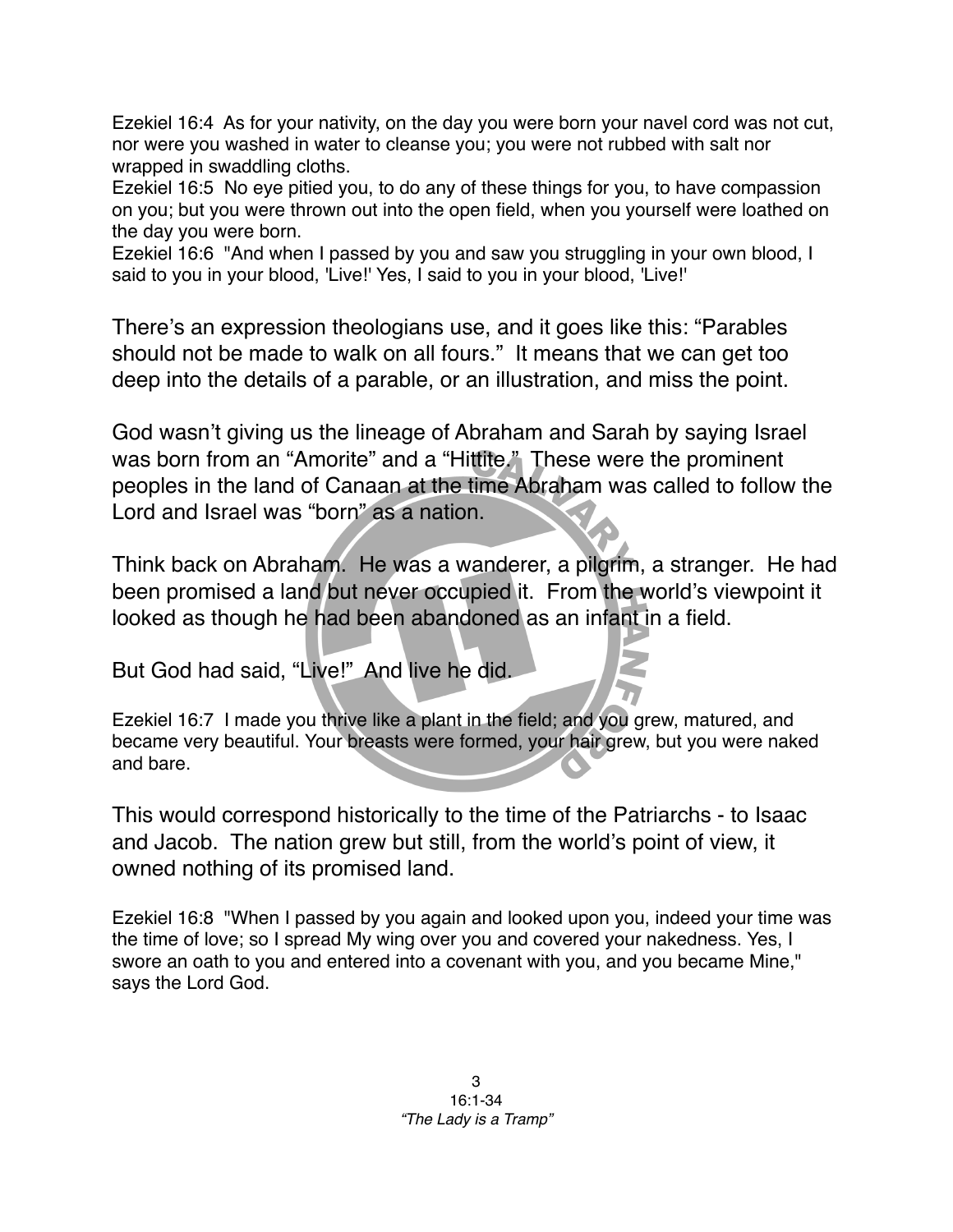Keeping with the illustration, this depicts a marriage. Historically we're at the period of the exodus and the giving of the Law to Moses. That's the "covenant" alluded to.

Ezekiel 16:9 "Then I washed you in water; yes, I thoroughly washed off your blood, and I anointed you with oil.

Ezekiel 16:10 I clothed you in embroidered cloth and gave you sandals of badger skin; I clothed you with fine linen and covered you with silk.

Washings with water, washing off blood, and anointing with oil represent the ceremonies and sacrifices of the Tabernacle. Three of the four materials mentioned in verse ten were prominent in the construction of the Tabernacle.

Ezekiel 16:11 I adorned you with ornaments, put bracelets on your wrists, and a chain on your neck.

Ezekiel 16:12 And I put a jewel in your nose, earrings in your ears, and a beautiful crown on your head.

Ezekiel 16:13 Thus you were adorned with gold and silver, and your clothing was of fine linen, silk, and embroidered cloth. You ate pastry of fine flour, honey, and oil. You were exceedingly beautiful, and succeeded to royalty.

Ezekiel 16:14 Your fame went out among the nations because of your beauty, for it was perfect through My splendor which I had bestowed on you," says the Lord God.

In these verses we see the splendor of King David and then his son, King Solomon. David united the nation and for the first time the Jews conquered Jerusalem and had it as their capital. Solomon brought Israel to a glory that was celebrated throughout the known world.

Can you see in this illustration your own story as a believer in Jesus Christ?

- The human race all of us are described as being born dead in our trespasses and sins. We are born spiritually dead but physically alive and soulishly active.
- We're born into the world, the fallen world of men, of the Amorite and the Hittite.
- Thus it is as if we are helpless, abandoned in a field. We're in our own blood, as it were, doomed to die in our sins.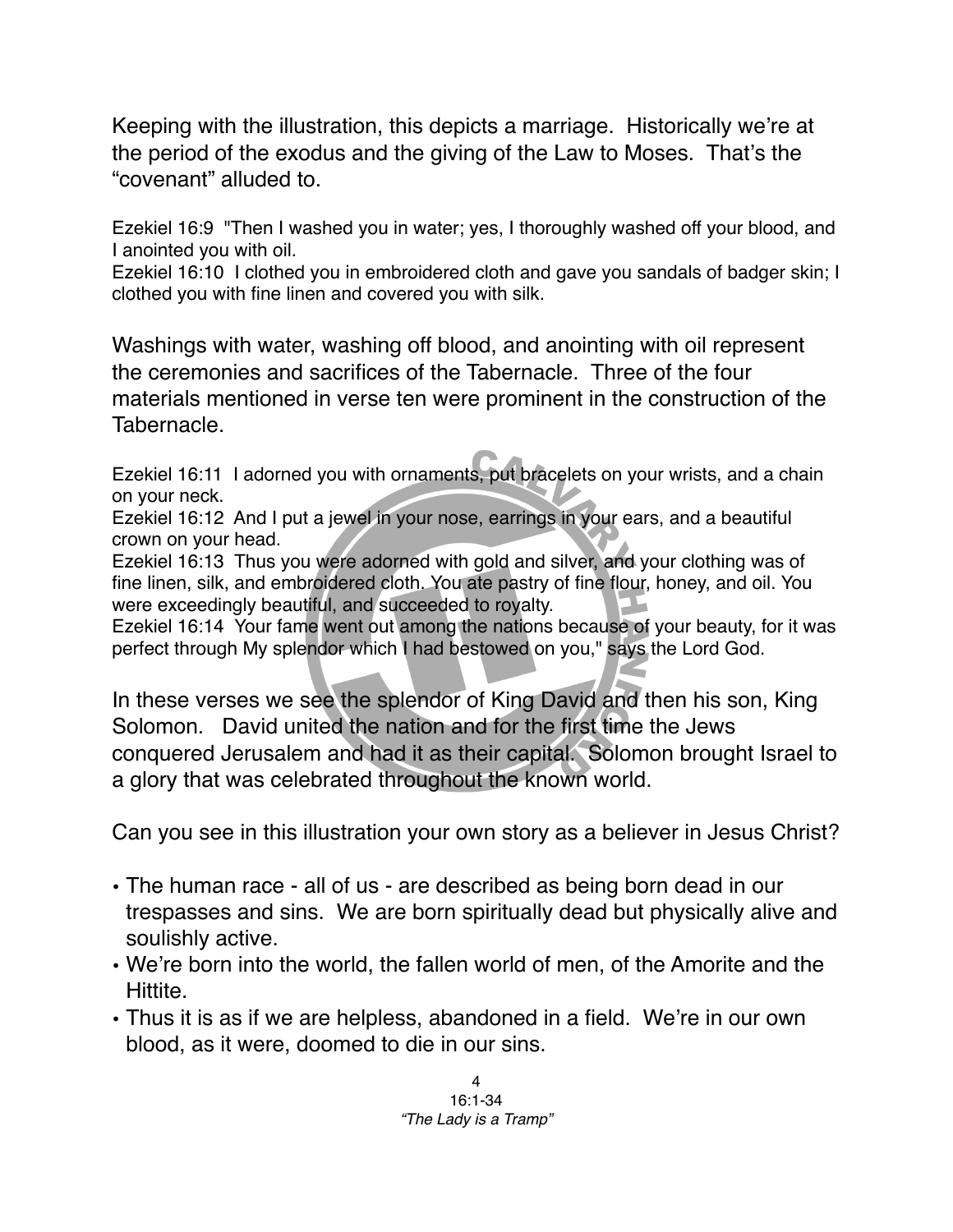- But the Lord says "Live!" and He gives us life by His grace through faith in Jesus Christ. Our salvation is described even as a Bridegroom's love for His bride.
- We're given splendid things, all spiritual blessings in heavenly places. We are the King's kids, promised a far greater inheritance than any of our spiritual ancestors.

How I wish the story ended in verse fourteen.

Ezekiel 16:15 "But you trusted in your own beauty, played the harlot because of your fame, and poured out your harlotry on everyone passing by who would have it. Ezekiel 16:16 You took some of your garments and adorned multicolored high places for yourself, and played the harlot on them. Such things should not happen, nor be. Ezekiel 16:17 You have also taken your beautiful jewelry from My gold and My silver, which I had given you, and made for yourself male images and played the harlot with them.

Ezekiel 16:18 You took your embroidered garments and covered them, and you set My oil and My incense before them.

Ezekiel 16:19 Also My food which I gave you - the pastry of fine flour, oil, and honey which I fed you - you set it before them as sweet incense; and so it was," says the Lord God.

The seeds for idolatry were sewn in Solomon's reign. Immediately after he died the kingdom split in two - ten tribes in the north, called Israel, and two in the south, called Judah. First Israel then Judah began to go after the religions, after the idols, of the surrounding nations.

Their behavior was compared to that of an adulterous wife "playing the harlot." Spiritual adultery is how God saw it.

Ezekiel 16:20 "Moreover you took your sons and your daughters, whom you bore to Me, and these you sacrificed to them to be devoured. Were your acts of harlotry a small matter,

Ezekiel 16:21 that you have slain My children and offered them up to them by causing them to pass through the fire?

Molech. Infants and children were offered to him as sacrifices by the Jews.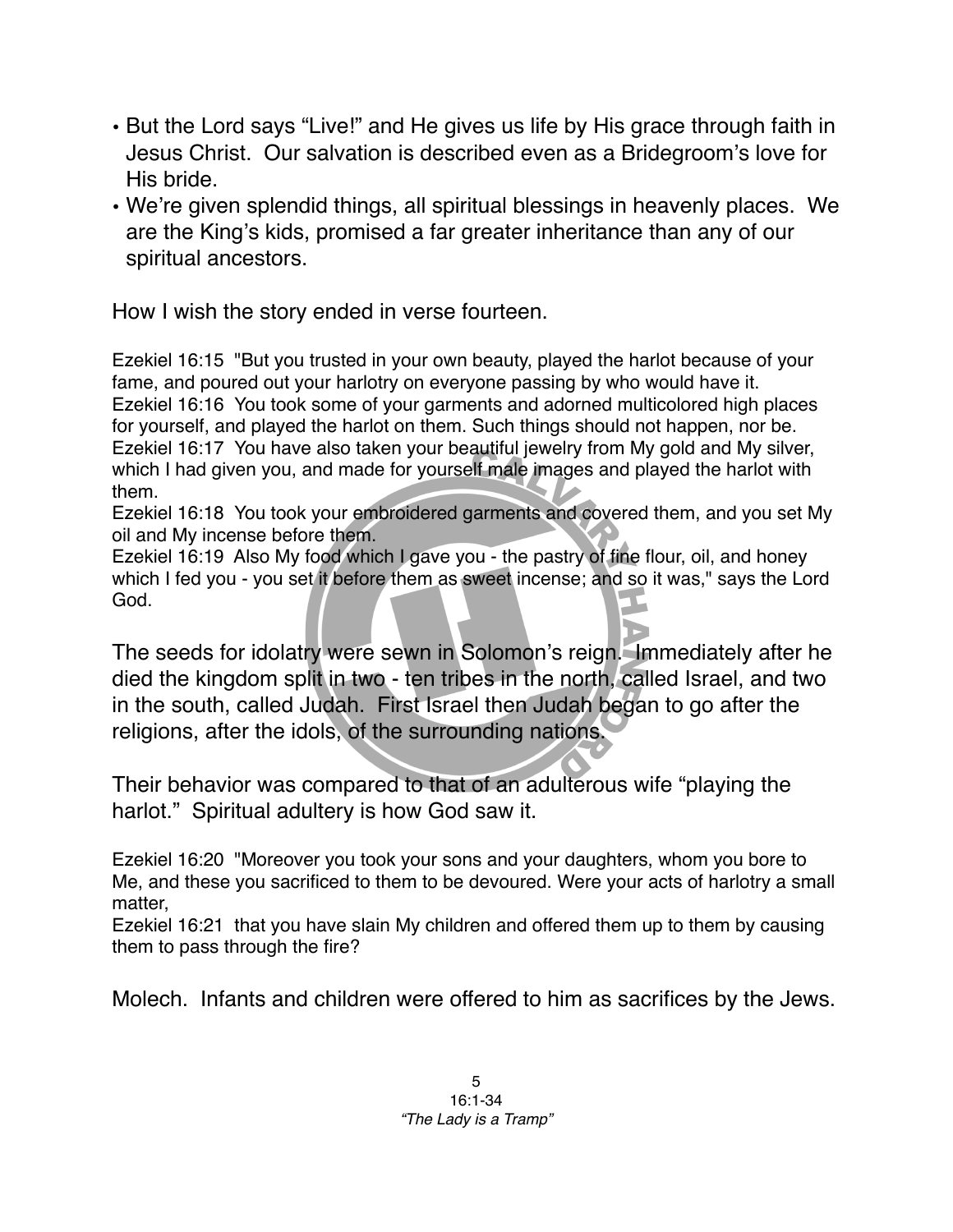*A little idolatry goes a long way!* I'm sure that during the time of Solomon, or at the beginning of the divided kingdom, had you predicted that Jews would participate in child sacrifice they would have thought it impossible. Stray just a little and you will end up where you never dreamed it was possible.

Ezekiel 16:22 And in all your abominations and acts of harlotry you did not remember the days of your youth, when you were naked and bare, struggling in your blood.

In other words, they had forgotten the grace and the mercy of God.

Ezekiel 16:23 "Then it was so, after all your wickedness - 'Woe, woe to you!' says the Lord God -

Ezekiel 16:24 that you also built for yourself a shrine, and made a high place for yourself in every street.

Ezekiel 16:25 You built your high places at the head of every road, and made your beauty to be abhorred. You offered yourself to everyone who passed by, and multiplied your acts of harlotry.

Ezekiel 16:26 You also committed harlotry with the Egyptians, your very fleshly neighbors, and increased your acts of harlotry to provoke Me to anger.

Ezekiel 16:27 "Behold, therefore, I stretched out My hand against you, diminished your allotment, and gave you up to the will of those who hate you, the daughters of the Philistines, who were ashamed of your lewd behavior.

Ezekiel 16:28 You also played the harlot with the Assyrians, because you were insatiable; indeed you played the harlot with them and still were not satisfied. Ezekiel 16:29 Moreover you multiplied your acts of harlotry as far as the land of the trader, Chaldea; and even then you were not satisfied.

The god's of Egypt, Assyria, and the Chaldeans (Babylon) became prominent in their later idolatry. Assyria eventually conquered the northern kingdom of Israel. After the southern kingdom of Judah tried to ally with Egypt, the Chaldeans would come for a third and final siege of Jerusalem.

A couple of things to notice:

• The nonbelieving nations were "ashamed" of Israel's "lewd behavior." Sin is worse when it is practiced by a believer! Nonbelievers look upon you and can only feel shame and contempt.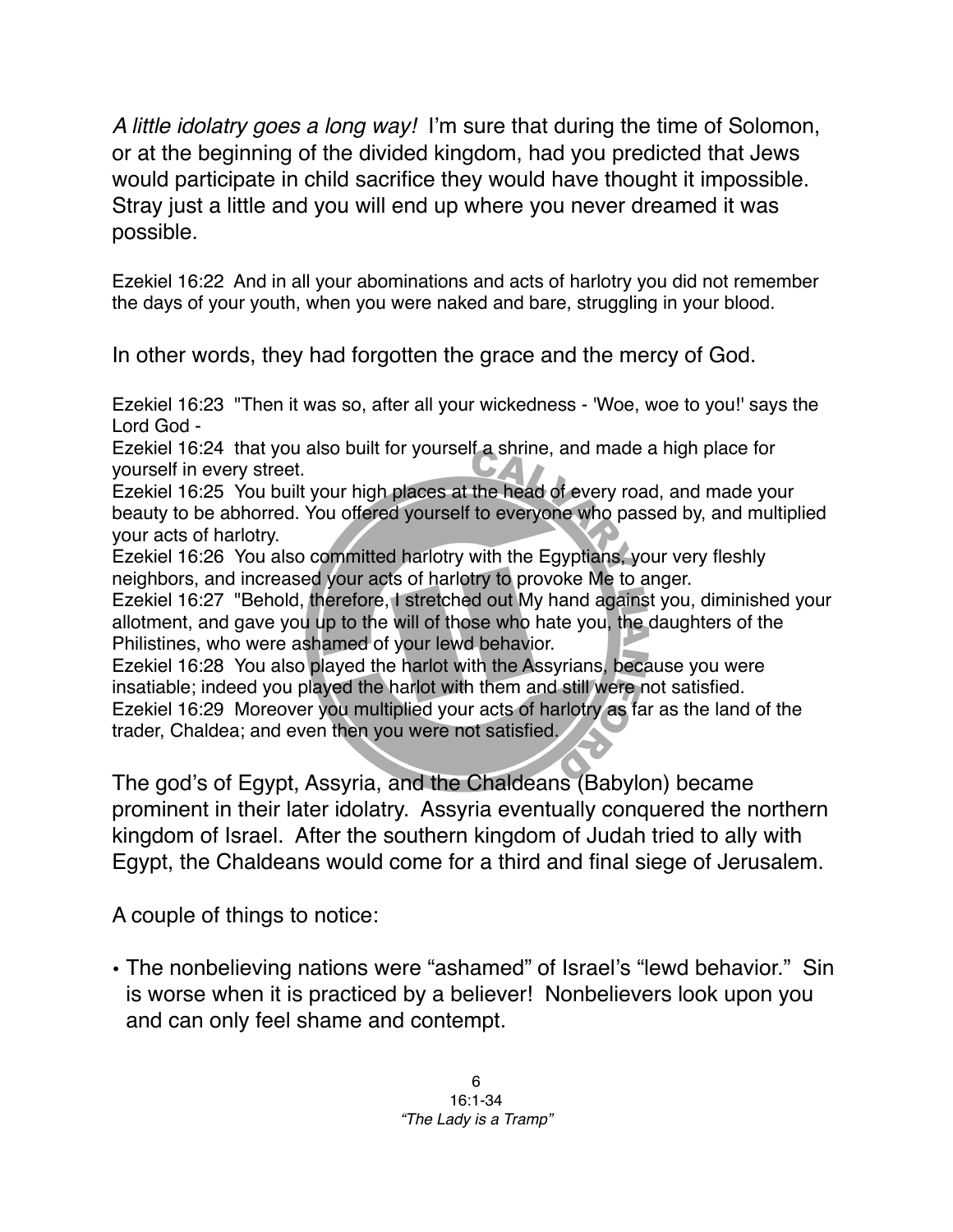• No matter how much they borrowed from the pagans, the Jews could not find satisfaction. Sin never ultimately satisfies. And especially for the believer, it leaves you empty. In one of the *Pirates of the Caribbean* movies, Captain Barbossa, who at the time is cursed, described that because of the curse he couldn't feel a thing (not wind, not woman, not food). The quote goes like this: "Drink would not satisfy...food turned to ash...all the pleasure in the world couldn't slake our lust..."

Ezekiel 16:30 "How degenerate is your heart!" says the Lord God, "seeing you do all these things, the deeds of a brazen harlot.

Ezekiel 16:31 "You erected your shrine at the head of every road, and built your high place in every street. Yet you were not like a harlot, because you scorned payment. Ezekiel 16:32 You are an adulterous wife, who takes strangers instead of her husband.

Ezekiel 16:33 Men make payment to all harlots, but you made your payments to all your lovers, and hired them to come to you from all around for your harlotry. Ezekiel 16:34 You are the opposite of other women in your harlotry, because no one solicited you to be a harlot. In that you gave payment but no payment was given you, therefore you are the opposite."

The title "adulterous wife" would have been a compliment to describe the Jews. They were beneath even the harlots in that they received nothing in return for their abominable acts. It was even worse than that. No one solicited them; they solicited the idolaters, they paid "bribes" to them to commit their immoral acts.

It's one thing to tell someone that God will be displeased with his or her sin. It's another to give them an example by saying, "It's like your spouse paying others to have sex with them." Or, "It's like you murdering your children, burning them on the arms of a molten-hot idol of Molech."

When I was a kid my dad drove me into a neighborhood in San Bernardino called Waterman Gardens. It was a notorious area for gangs and crime. The people there were poor and violent. He wanted to show me how I would end up if I started doing drugs and such.